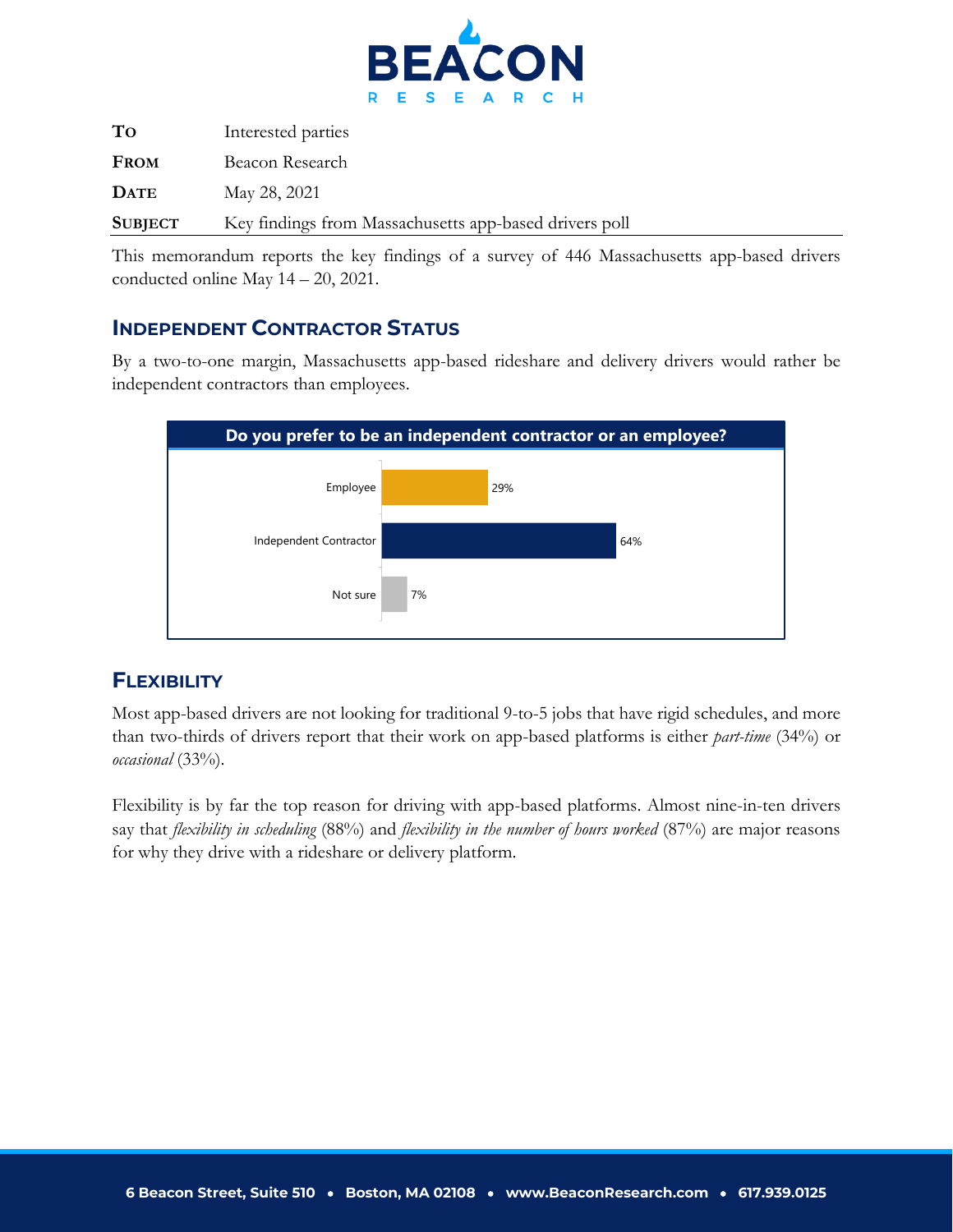

Seven-in-ten (70%) drivers say that having a flexible schedule is more important than receiving typical **2** employee benefits; just a quarter (23%) say the opposite. In fact, if drivers had to have a set schedule, report to a boss, were only able to drive with one platform, and had a flat hourly rate, six-in-ten (57%) drivers say that they would not continue driving with app-based platforms, even if they received other employee benefits.